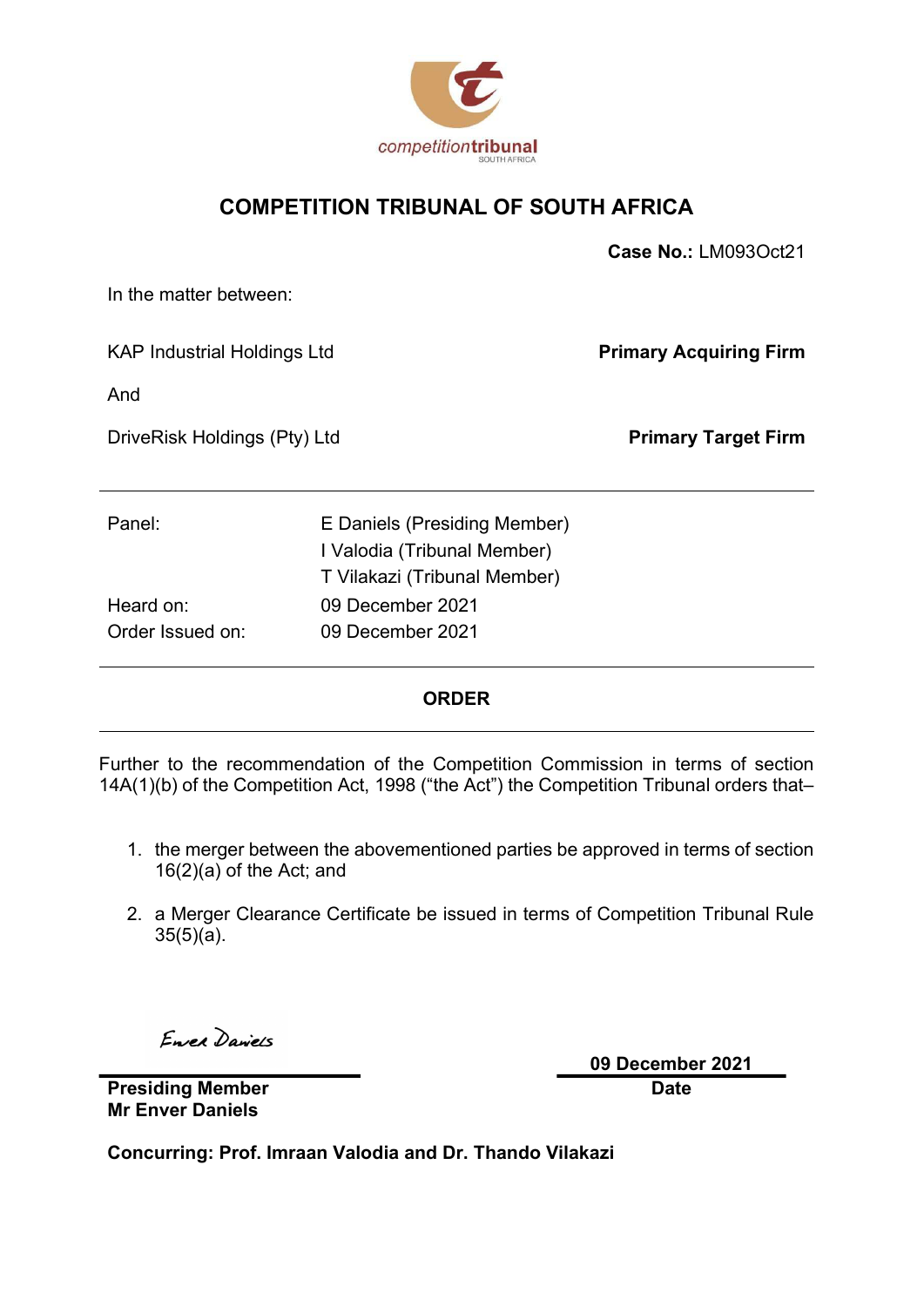

# competitiontribunal SOUTH AFRICA

## **Notice CT 10**

### **About this Notice**

This notice is issued in terms of section 16 of the Competition Act.

You may appeal against this decision to the Competition Appeal Court within 20 business days.

### Merger Clearance Certificate

Date: 9 December 2021

To: **Bowman Gilfilan Attorneys** 

(Name and file number of merger:)Case number: LM093Oct21

KAP Industrial Holdings Ltd And Driverisk Holdings (Pty) Ltd

You applied to the Competition Commission on 01 October 2021 for merger approval in accordance with Chapter 3 of the Competition Act.

Your merger was referred to the Competition Tribunal in terms of section 14A of the Act, or was the subject of a Request for Consideration by the Tribunal in terms of section 16(1) of the Act.

After reviewing all relevant information, and the recommendation or decision of the Competition Commission, the Competition Tribunal approves the merger in terms of section 16(2) of the Act, for the reasons set out in the Reasons for Decision.

 $\Gamma$ his approval is subject to:



no conditions.

the conditions listed on the attached sheet.

The Competition Tribunal has the authority in terms of section 16(3) of the Competition Act to revoke this approval if

- a) it was granted on the basis of incorrect information for which a party to the merger was responsible.
- b) the approval was obtained by deceit.

c) a firm concerned has breached an obligation attached to this approval.

#### The registrar, Competition Tribunal:

**The Competition Tribunal** Private Bag X24 Sunnyside Pretoria 0132 **Republic of South Africa** tel: 27 12 394 3300 e-mail: ctsa@comptrib.co.za

Contacting the Tribunal

Tebogo Hpirle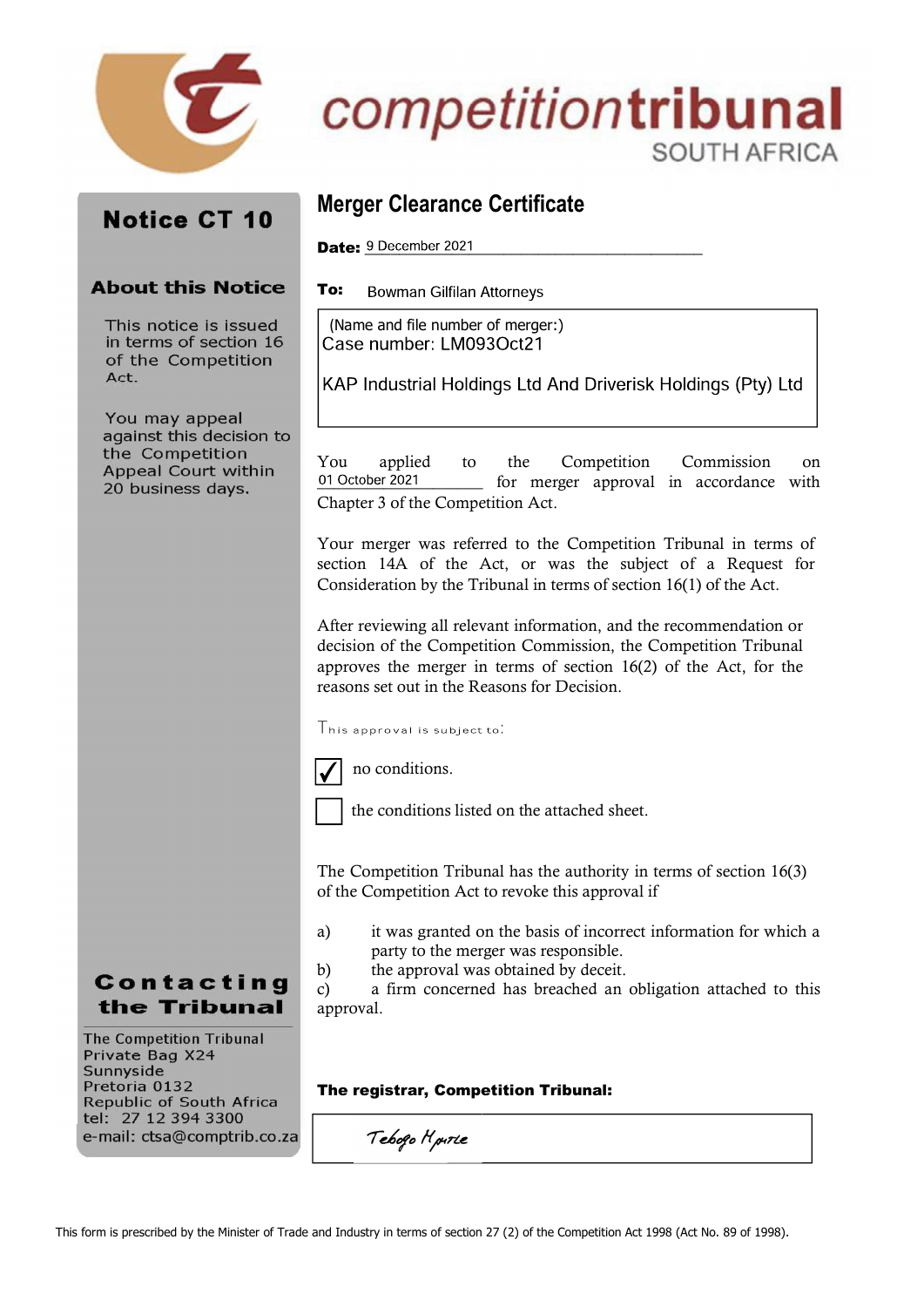

### COMPETITION TRIBUNAL OF SOUTH AFRICA

Case no: LM093Oct21

| <b>KAP Industrial Holdings Limited</b> |                  | <b>Primary Acquiring Firm</b> |
|----------------------------------------|------------------|-------------------------------|
| And                                    |                  |                               |
| <b>DriveRisk Holdings (Pty) Ltd</b>    |                  | <b>Primary Target Firm</b>    |
| Heard on:                              | 09 December 2021 |                               |
| Order Issued on:                       | 09 December 2021 |                               |

### REASONS FOR DECISION

- [1] On 09 December 2021, the Competition Tribunal unconditionally approved a large merger whereby KAP Industrial Holdings Limited ("KAP") intends to acquire 90% of the issued share capital and sole control over DriveRisk Holdings (Pty) Ltd ("DriveRisk Holdings").
- [2] The acquiring firm, KAP, is a public company incorporated in accordance with the laws of the Republic South Africa and listed on the Johannesburg Stock Exchange. KAP is not controlled by any entity.<sup>1</sup> KAP controls various companies which include PG Bison (Pty) Ltd, KAP Automotive (Pty) Ltd and Unitrans Holdings Group ("Unitrans"), amongst others. KAP and all the firms directly and indirectly controlled by it will hereinafter be collectively referred to as the "KAP Group".
- [3] DriveRisk Holdings is a private company incorporated in accordance with the laws of the Republic of South Africa. The operational entity which carries out the business operations of DriveRisk Holdings is DriveRisk (Pty) Ltd ("DriveRisk"). DriveRisk Holdings is controlled by Khuthaza Holdings (Pty) Ltd ("Khuthaza"), a private South African company. DriveRisk Holdings and all the firms directly and indirectly controlled by it will hereinafter be collectively referred to as the "DriveRisk Group".
- [4] The KAP Group is a diversified group consisting of industrial, chemical and logistics businesses. It comprises seven divisions: integrated timber; automotive components; integrated bedding; polymers; contractual logistics (South Africa); contractual logistics (Africa); and passenger transport.
- [5] DriveRisk provides value added vehicle telematics solutions with a focus on driver behaviour management, driver behavioural analysis and improvement through video-graphic in cab camera solutions, with ancillary fatigue monitoring and driver distraction avoidance technology - with the aim of improving road safety and mitigating safety risks to fleets and other commercial vehicles. Its client base includes companies across a wide variety of industries, including construction, mining, public transport, logistics and distribution.

<sup>1</sup> The shareholders owning more than 5% of KAP shares as at 30 June 2021 are as follows: Allan Gray (Pty) Ltd (as to 17.71%), Government Employees Pension Fund (as to 14.56%), and Old Mutual (as to 6.46%).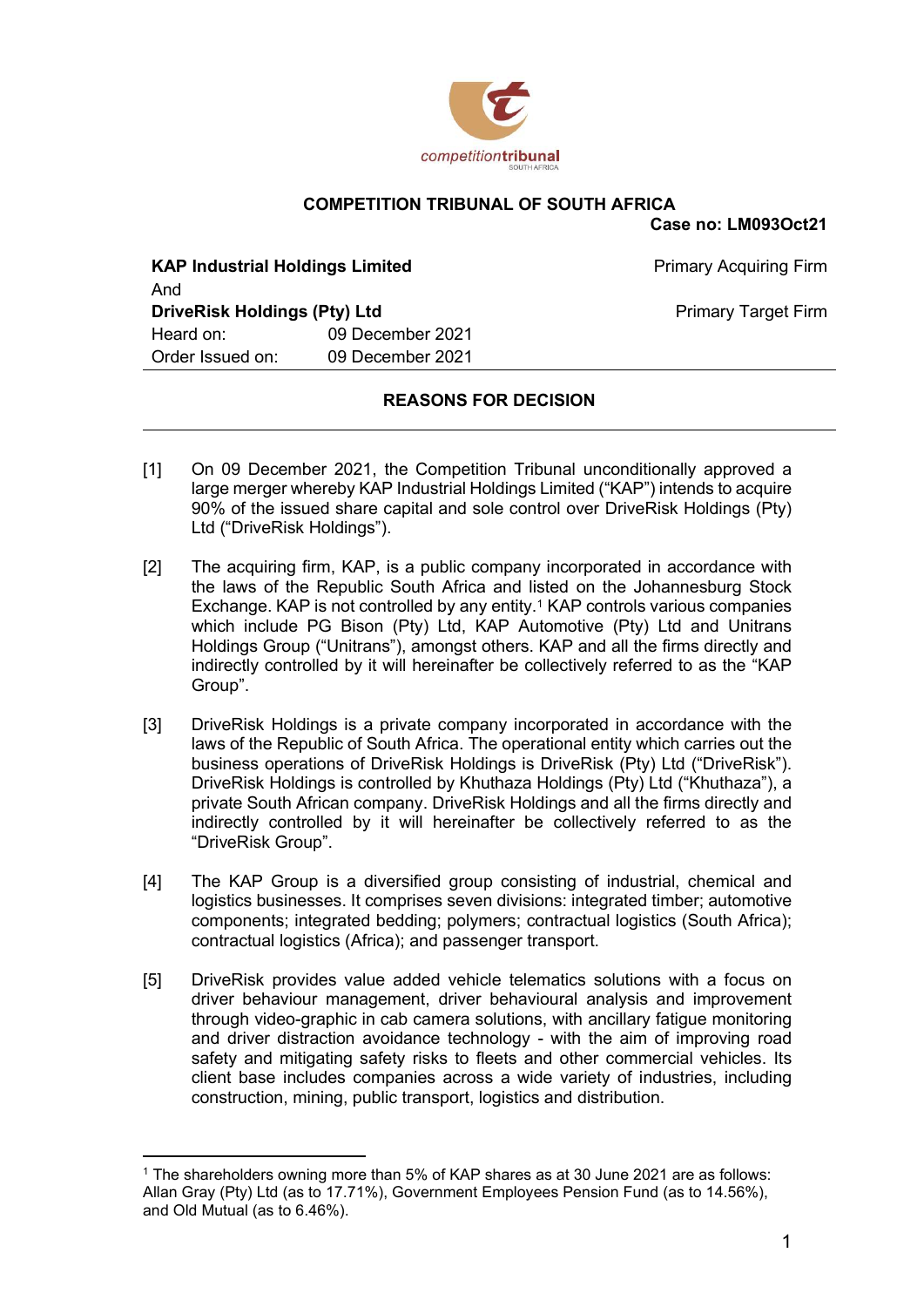- [6] When considering the merging parties' activities, the Competition Commission ("Commission") found that the proposed transaction does not result in a horizontal overlap. The Commission did, however, identify a pre-existing vertical relationship between the merging parties as the DriveRisk Group has supplied vehicle telematics solutions to Unitrans, which forms part of the KAP Group in South Africa.
- [7] The Commission noted that the DriveRisk Group through its subsidiary DriveRisk is not a dominant supplier of vehicle telematics solutions as it has an estimated market share of less than 5%. This was confirmed by submitted that DriveRisk is a small competitor in the supply of vehicle telematics solutions with an estimated market share of approximately %. indicated that the top three players in the supply of vehicle telematics are and the submitted and  $\blacksquare$ that DriveRisk is a small player in the respective market, with the top players being **and** and **amongst others.** In light of this, the Commission was of the view that the merged entity is unlikely to have the ability to foreclose Unitrans' competitors in access to telematics solutions.
- [8] Furthermore, the Commission noted that KAP through Unitrans is not a significant customer in the market for the supply of vehicle telematics solutions. In this regard, the Commission found that there are numerous other firms that compete with the KAP Group (Unitrans) in the market for the provision of transport and logistics services such as: Imperial, Supergroup, Grindrod, Value Logistics and Barloworld, amongst others. Considering the above, the Commission was of the view that the proposed transaction is unlikely to result in significant customer foreclosure concerns as the KAP Group (Unitrans) is not a dominant player in the market for the provision of transport and logistics services.
- [9] In addition, third parties engaged by the Commission ( did not raise any concerns with the proposed transaction. Taken as a whole, the Commission is of the view that the proposed transaction is unlikely to substantially prevent or lessen competition.
- [10] Regarding the proposed merger's impact on employment, both the respective trade unions and the employee representatives for acquirer and target were duly notified of the proposed merger and none of them raised concerns. The merging parties provided an unequivocal statement that the proposed transaction will not result in any retrenchments.
- [11] Regarding the spread of ownership, pre-merger DriveRisk has a % Broad-Based Black Economic Empowerment ("B-BBEE") shareholding, while KAP only has 18.22% B-BBEE shareholding. The merging parties were of the view that this is not a "substantial" negative impact. They assert that as part of the broader KAP group of companies, DriveRisk will have improved opportunities for growth and development. This will benefit its employees in the long term and may create further employment opportunities. Post-merger, DriveRisk will be included within the KAP Group's broader framework of community development and outreach programmes; and, supplier and enterprise development initiatives. The current black shareholders in DriveRisk are empowered private equity investors. The proposed transaction, argue the merging parties, will enable these investors to realise their investment and could provide these empowered investors with an opportunity to reinvest the proceeds into other future investment opportunities within South Africa.
- [12] The Commission engaged with a representative of  $\blacksquare$  a B-BBEE shareholder of DriveRisk, the state of the elicit his view on the shareholder of DriveRisk, proposed transaction. confirmed that he has no concerns